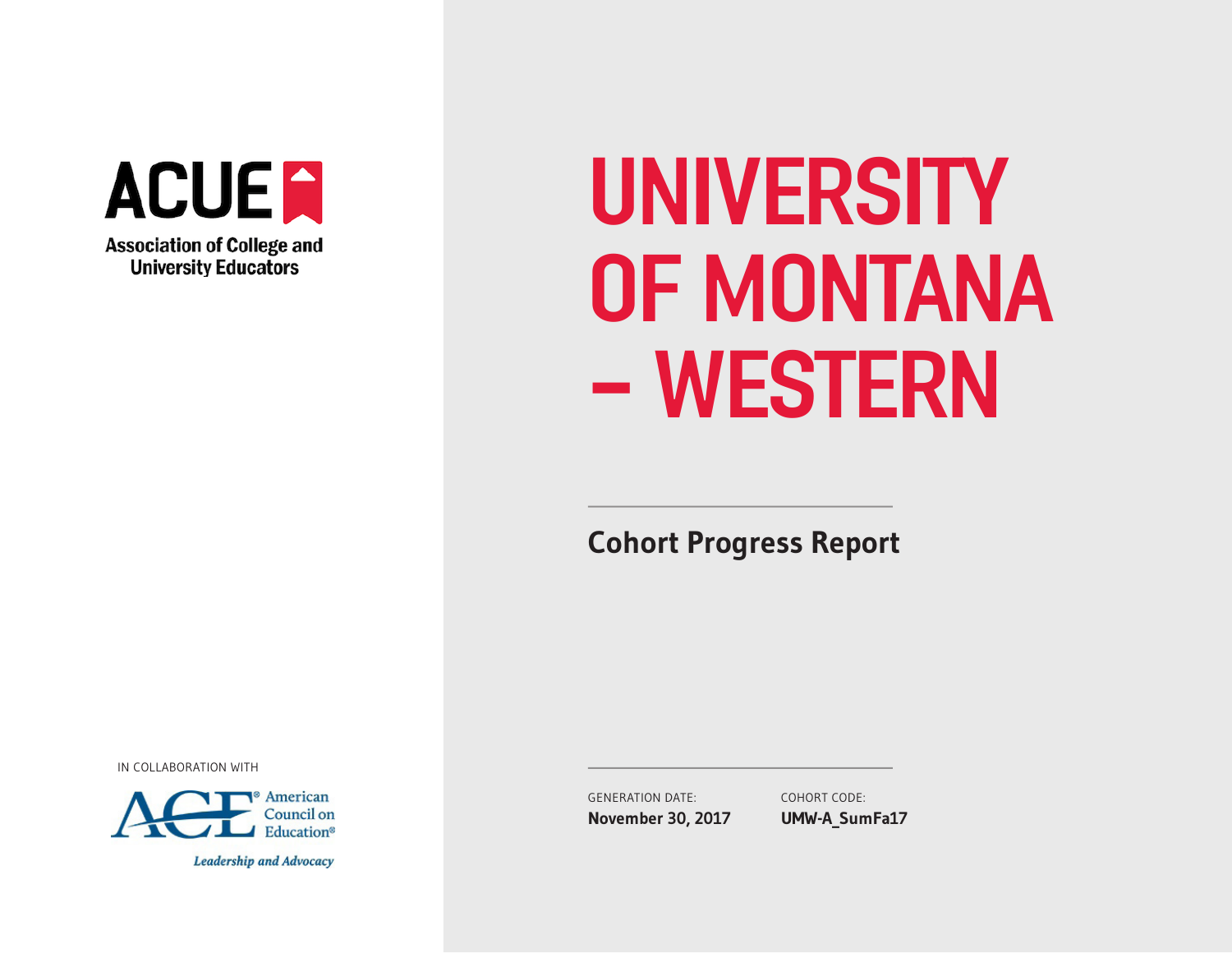

## MODULE COMPLETION DISTRIBUTION

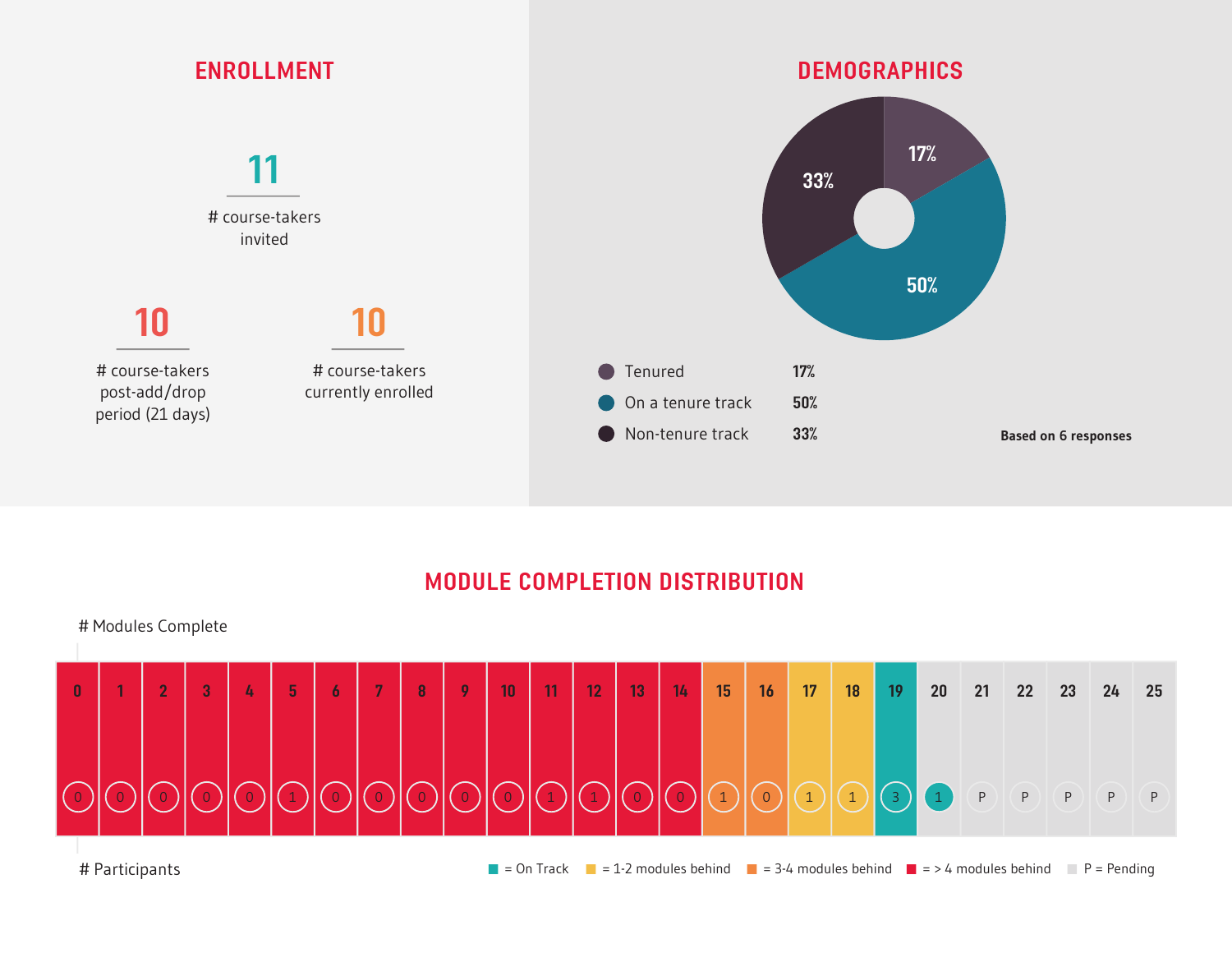Participants fnd the course and its presentation of evidence based teaching practices engaging and relevant to their work.

Course takers improved their knowledge of evidence based teaching practices.

# ENGAGEMENT LEARNING IMPLEMENTATION

Faculty are implementing evidence based teaching practices.